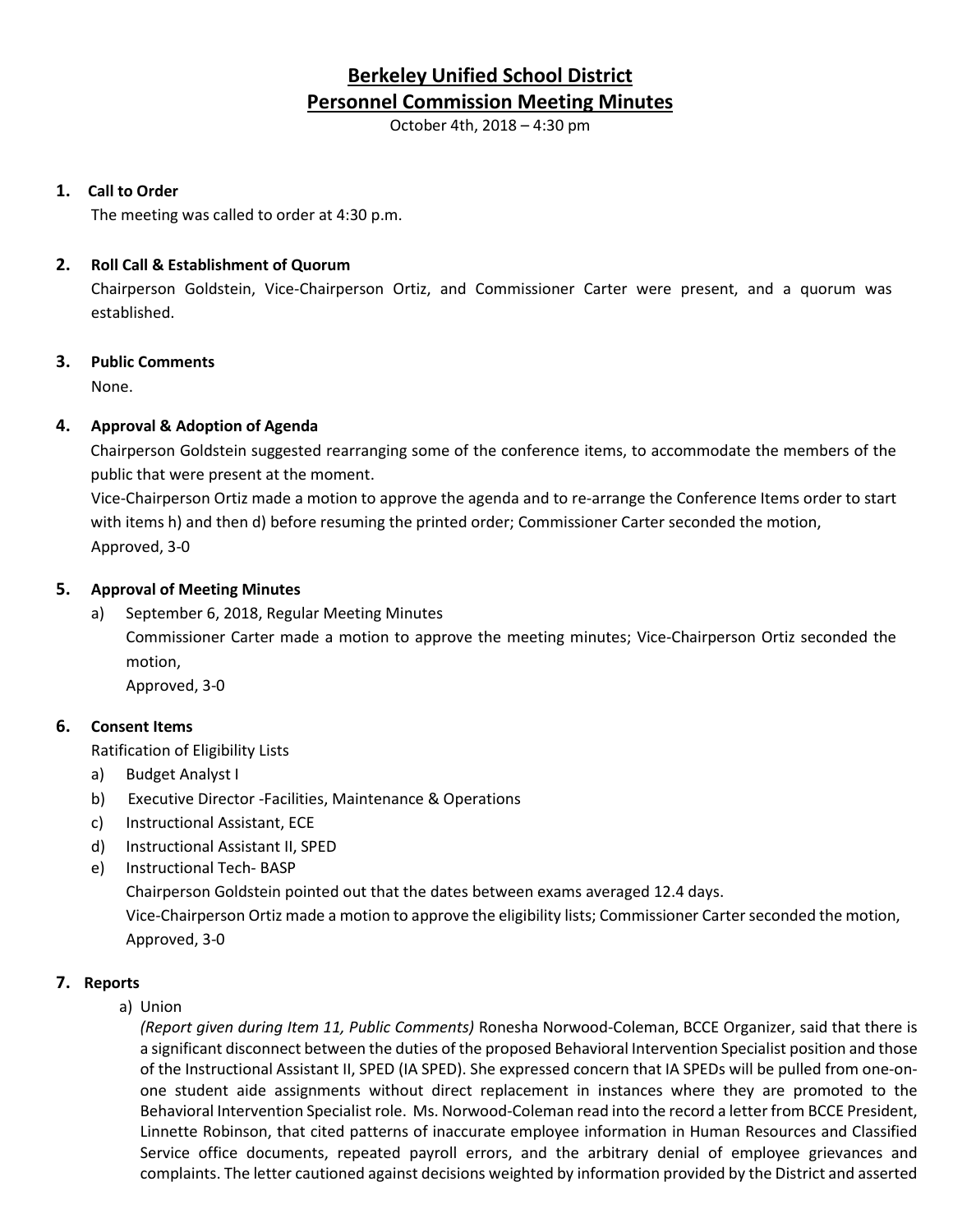that the Personnel Commission and School Board do not adequately hold the District accountable. BCCE urged the Personnel Commission to act as an independent body and to conduct its own investigations. Ms. Coleman provided a copy of the writ agreement to the Personnel Commission.

- b) District Reports None
- c) Commissioners Reports

Chairperson Goldstein reported that she met with Dr. Jan Hamilton, the Special Ed. Director, to discuss training needs for the IA SPED and related roles. She reported that the new Student Services Manager, James Wogan, has helped plan some elements of training for the Monday, October 8<sup>th</sup> Classified Professional Development day, including a keynote speaker whose remarks would address trauma and its effect on students. Chairperson Goldstein noted that the report for the 9/26 school board meeting had a tremendous number of limited-term assignments. Secretary Duwel advised that most of those assignments were summer recess assignments. Chairperson Goldstein also thanked the Personnel Commission staff for their continued hard work and observed that on average 4.7 exams are administered per day.

- d) Personnel Director
	- i. New Hires and Examinations administered in the month of September Secretary Duwel shared exam activity for the month of September. She noted a pending correction to the new-hire listing to re-categorize one hire as promotional.

### **8. Conference Items**

# h) Agenda Item Request- P. Thomas

Ms. Norwood-Coleman advised she had additional information she wanted to provide to the Commission, which she had submitted to the district previously. Chairperson Goldstein noted there would not be sufficient time to both review and discuss this information during the meeting. She asked that Secretary Duwel follow up with Ms. Thomas and determine appropriate next steps. Ms. Coleman said that BCCE is requesting that the District permit Ms. Thomas to return to work and that reasonable accommodation be made per Merit Rule 60.700.5. She also asked that Ms. Thomas be paid retroactive to June 2018 when she was separated from the District.

### d) Request for Reclassification- F. Martinez, Attachment

Francisco Martinez, Admissions Manager, commented that his current job description doesn't reflect the breadth of his responsibilities and that the range of his job duties more than doubled in 2015 due to changes in Board policies. He requested that the Classified Director conduct a desk audit and report on the results at the November meeting. Angela Long, local 21 Representative, voiced support for this re-classification. Chairperson Goldstein made a motion to have Secretary Duwel conduct the desk audit and bring back to the November meeting; Commissioner Carter seconded the motion, Approved, 3-0

# a) Establishment of New Classification- Behavioral Intervention Specialist (BIS)

Secretary Duwel reported that the duties of the new classification were recently established and approved by the Board [meeting September 26, 2018]. She noted that the new position was created to better support students with behavioral challenges. Dr. Hamilton commented that while, IA SPEDs are currently performing some of these duties to support such students, the Special Ed. Department typically contracts with nonprofits for services to support students with heightened need. She said that going forward the District plans to invest in training selected IA staff to build the capacity and capability to work with these students instead. In response to Commissioner Carter's inquiry, Dr. Hamilton reported that approximately 50 students have been identified to receive behavioral intervention support.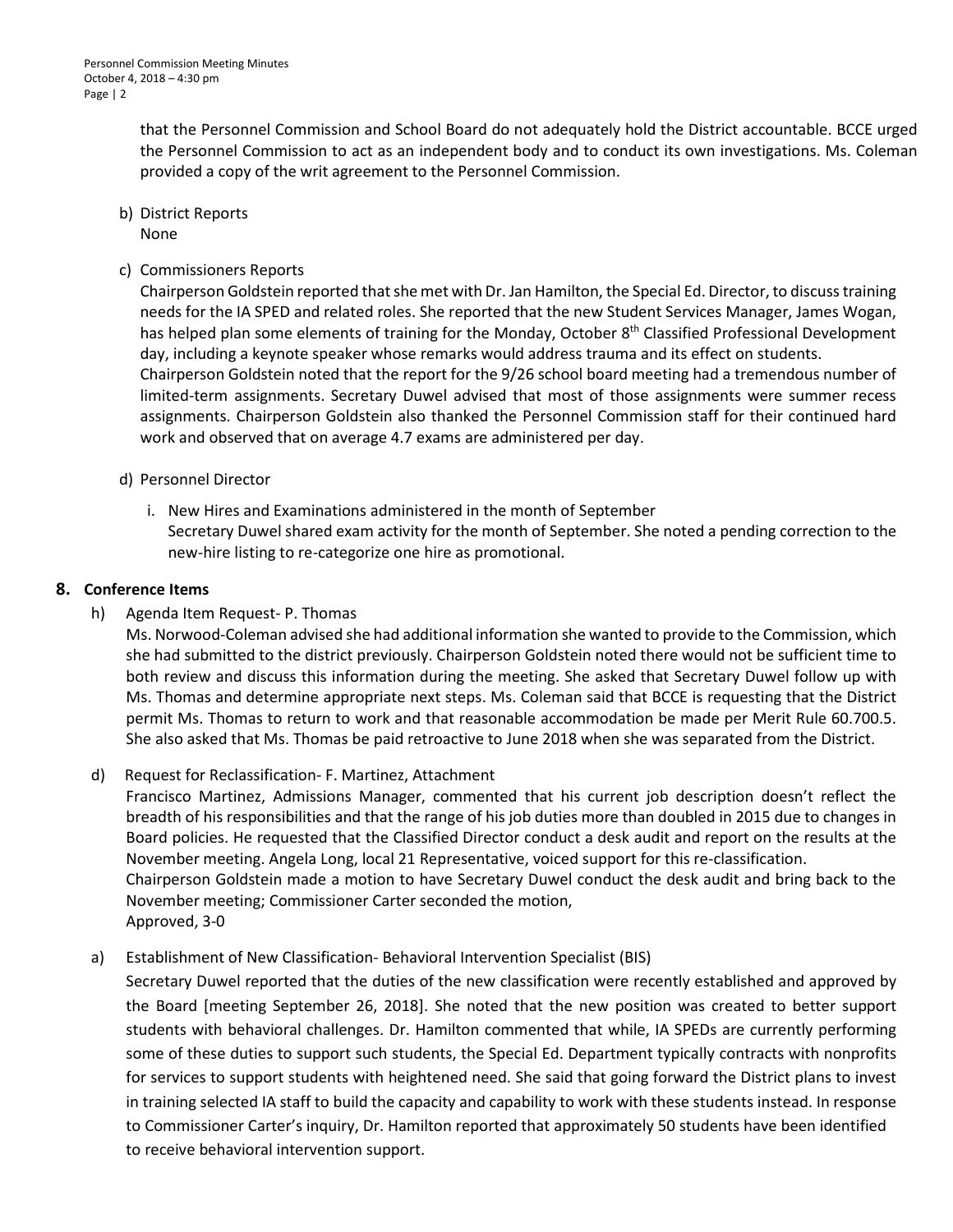Vice-Chairperson Ortiz asked about the work experience needed for this position; Secretary Duwel said that the SPED department would first identify current interested, high-potential IA SPED employees to fill these positions. In response to Chairperson Goldstein's inquiry, Dr. Hamilton advised that about fifty BIS positions would be necessary. She added that about ten employees had already volunteered for additional training, which started the week prior. Commissioner Carter inquired about the minimum qualificationsfor the role and if there were other State guidelines that should be considered. Dr. Hamilton replied that CPR certification would be required but other certifications were not necessary for the position. Secretary Duwel added that certificated staff working with the BIS staff would hold the necessary credentials. Dr. Hamilton added that the supervision model for the program included a weekly 90-minute meeting with certificated and BIS staff.

Chairperson Goldstein commented that the duties in the job description call for additional training and that by bringing this capability in-house, there would be a more substantial training component. Dr. Hamilton agreed and pointed out that the ongoing training is addressed in part by the weekly supervision meeting for the employee in this position.

Vice-Chairperson Ortiz made a motion to approve the Behavioral Intervention Specialist classification; Commissioner Carter seconded the motion,

Approved 3-0

b) Establishment of New Classification- Senior Human Resources Technician

Dr. Brent Daniels, Human Resources Director, explained that this position assumes a lead role in the Human Resources department and undertakes more complex assignments, such as; applying leave of absence laws for certificated and classified employees, and serving as the point of contact for daily operations in the absence of the Assistant Superintendent and/or the Director. Evelyn Bradley, Assistant Superintendent of HR, identified thorough knowledge of HR as necessary for the role, which will serve in many capacities. In a non-supervisorial manner. Dr. Daniels added that the position represents a promotional opportunity and will facilitate staff recruitment and retention going forward.

Commissioner Carter asked about safeguards to minimize gradual accretion in duties for the role. Dr. Daniels cited the existing standard operating procedures, and that the structure of the role emphasizes training and guidance to more junior staff to maintain a productive workflow. Secretary Duwel reported that the classification had been created due to an existing employee request for a reclassification. Chairperson Goldstein asked whether the salary placement was in the median range for comparable Districts. Secretary Duwel confirmed that the proposed salary schedule is consistent with the compensation sample mid- range for nonsupervisory positions.

Vice-Chairperson Ortiz made a motion to approve the new Senior Human Resources Technician classification; Commissioner Carter seconded the motion,

Approved, 3-0

### c) Request for Reclassification – L. Kelly

Dr. Daniels reported that Ms. Kelly has performed several duties above and beyond those in her job description on an ongoing basis. He praised Ms. Kelly's knowledge of new leave laws and the application to various contract provisions. He said that she also coordinates effectively with Payroll and Position Control functions. Secretary Duwel said that Ms. Kelly often takes the lead communicating with other departments. Dr. Daniels noted Ms. Kelly is an asset to the organization. Secretary Duwel recommended approving the reclassification effective October 5<sup>th</sup>.

Vice-Chairperson Ortiz made a motion to grant the reclassification for Ms. Kelly as a Senior Human Resources Technician; Commissioner Carter seconded the motion, Approved, 3-0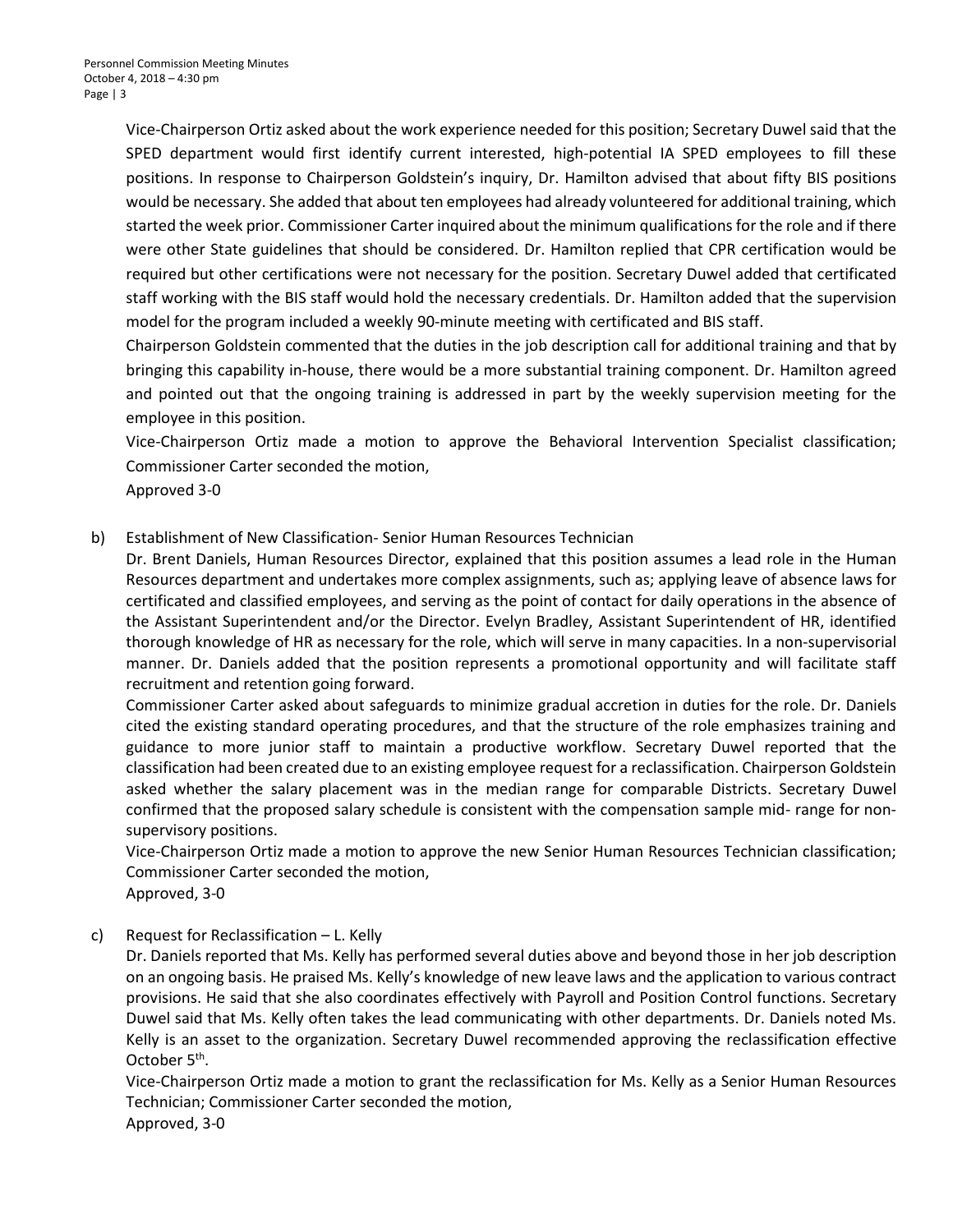Personnel Commission Meeting Minutes October 4, 2018 – 4:30 pm Page | 4

e) Request for Advance Step Placement- T. Harvey

Secretary Duwel recommended placing Ms. Harvey at step 2 based on her time in the role through numerous limited term assignments and because of Ms. Harvey's applicable prior experience. Vice Chairperson Ortiz said he was concerned about setting a precedent if the Commission grants this advanced step placement. Ms. Coleman pointed out that the SPED IA is an open and ongoing recruitment; Secretary Duwel confirmed that SPED IA position recruitment is difficult. Commissioner Carter also expressed concerned about a precedent, and that granting this step placement seemed arbitrary. Chairperson Goldstein noted that there remains a big turnover dynamic for these positions, and suggested that approval of the advanced step placements may help stabilize turnover by making compensation for the work more competitive with other alternatives that encourage employees to move on.

Vice-Chairperson Ortiz made a motion to grant Ms. Harvey's advanced salary placement at step 3 and also to approve Item g to grant Ms. Pizarro's advanced step placement at step 2, as per Secretary Duwel's recommendation; Chairperson Goldstein seconded the motion, Approved, 2-0

Aye- Chairperson Goldstein Aye- Vice-Chairperson Ortiz Commissioner Carter abstained.

f) Request for Advance Step Placement- A. Herrera

Vice-Chairperson Ortiz requested more documentation before considering a request to grant an advance step placement.

Vice-Chairperson Ortiz made a motion to table this for Item for the November meeting; Commissioner Carter seconded the motion,

Approved, 3-0

- g) Request for Advanced Step Placement- E. Pizarro *Discussed during Item e.*
- i) 2017-2018 Personnel Commission Annual Report, *First Reading*, Vice-Chairperson Ortiz made a motion to bring the Annual Report to the November meeting for a second reading; Commissioner Carter seconded the motion, Approved, 3-0
- j) Request to move November Personnel Commission Meeting Time to 1:30 pm.

Secretary Duwel advised of a conflict with a management meeting taking place at the same time as the scheduled regular personnel commission meeting in November. Ms. Norwood Coleman said the Union objects to a meeting at 1:30pm which is during classified work hours. Chairperson Goldstein commented that the two matters are important and proposed changing the November meeting date to include the regular 4:30pm start time.

Chairperson Goldstein made a motion to move the meeting to Nov  $8<sup>th</sup>$ ; Commissioner Carter seconded the motion.

Approved, 3-0

### **9. Closed Session**

- a) Employee Discipline and Legal Matters Government Code § 54954.5 (2017-D-01) (2017-D-02) (2018-D-01)
- b) Joint- Appointed Personnel Commissioner- Discussion

The Personnel Commission went into closed session at 6:11 pm.